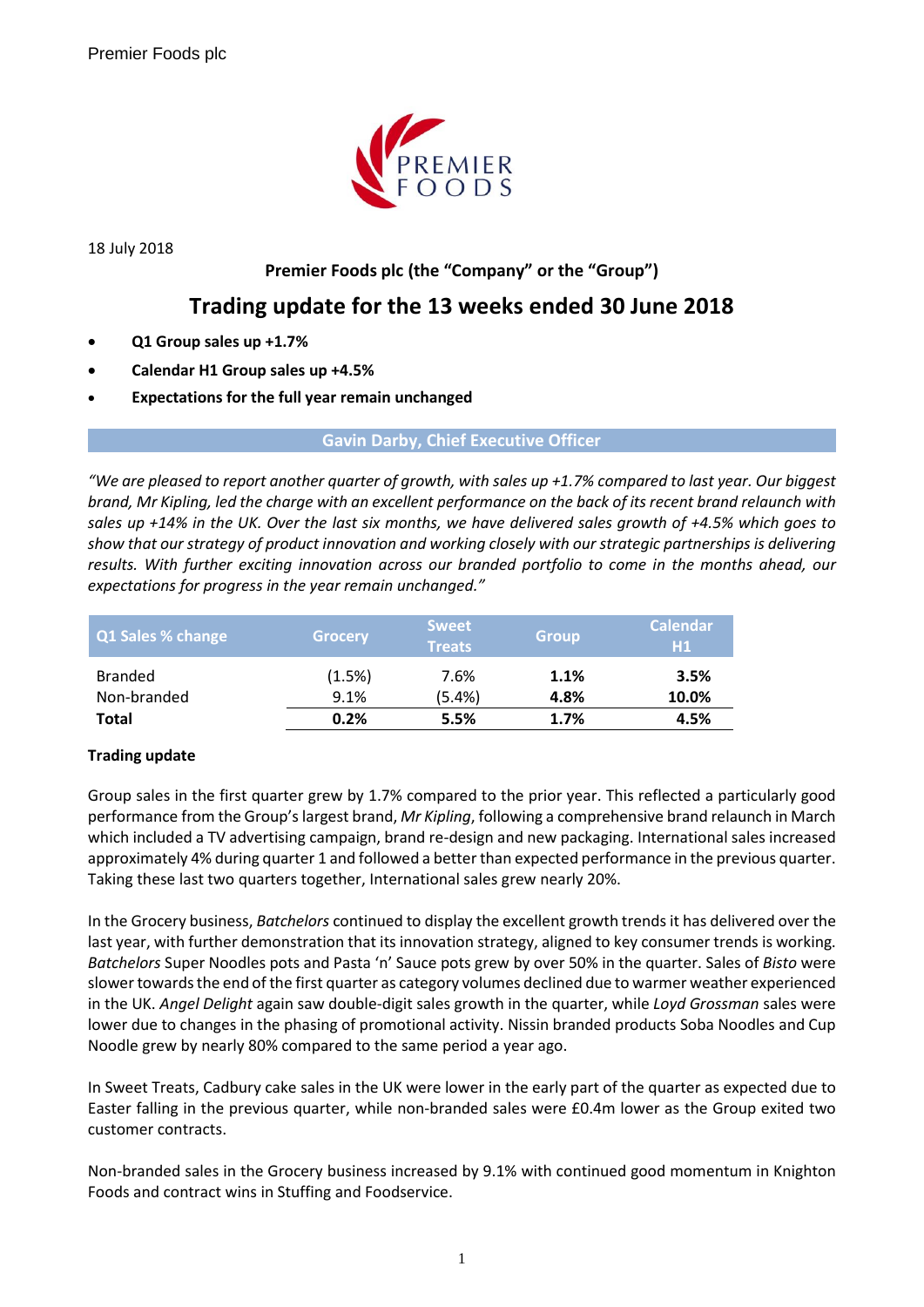### **Cost reduction & efficiency programmes**

**For further information, please contact:**

The Group successfully completed the second phase of the consolidation of its warehousing and distribution operations into one central location during the quarter. The facility in Tamworth, Warwickshire, is expected to complete the third and final phase of the project in the second quarter of the year.

### **Outlook**

The Group's expectations for progress in its key priorities in the full year remains unchanged, and as previously communicated, weighted to the second half of the year. The Board is committed to continuing its strategy of improving performance and reducing net debt by £25m per annum, while working in parallel to identify other strategic opportunities to accelerate the Company's turnaround to create value for shareholders.

 $\sim$  Ends  $\sim$ 

# **Institutional investors and analysts:** Alastair Murray, Chief Financial Officer +44 (0) 1727 815 850 Richard Godden, Director of Investor Relations & Treasury +44 (0) 1727 815 850 **Media enquiries:** Maitland +44 (0) 20 7379 5151 Neil Bennett Clinton Manning Joanna Davidson

#### **Conference Call**

A conference call for investors and analysts will take place on 18 July 2018 at 9.00am, details of which are outlined below. A replay of the conference call will be available on the Company's website later in the day.

<http://www.premierfoods.co.uk/investors/results-centre>

| Telephone number:               | +44 20 7192 8000 |
|---------------------------------|------------------|
| Telephone number (UK Toll free) | 0800 376 7922    |
| Conference ID:                  | 4996315          |

A Premier Foods image gallery is available using the following link:

#### <http://www.premierfoods.co.uk/media/image-gallery>

Certain statements in this Trading Update are forward looking statements. By their nature, forward looking statements involve a number of risks, uncertainties or assumptions that could cause actual results or events to differ materially from those expressed or implied by those statements. Forward looking statements regarding past trends or activities should not be taken as representation that such trends or activities will continue in the future. Accordingly, undue reliance should not be placed on forward looking statements.